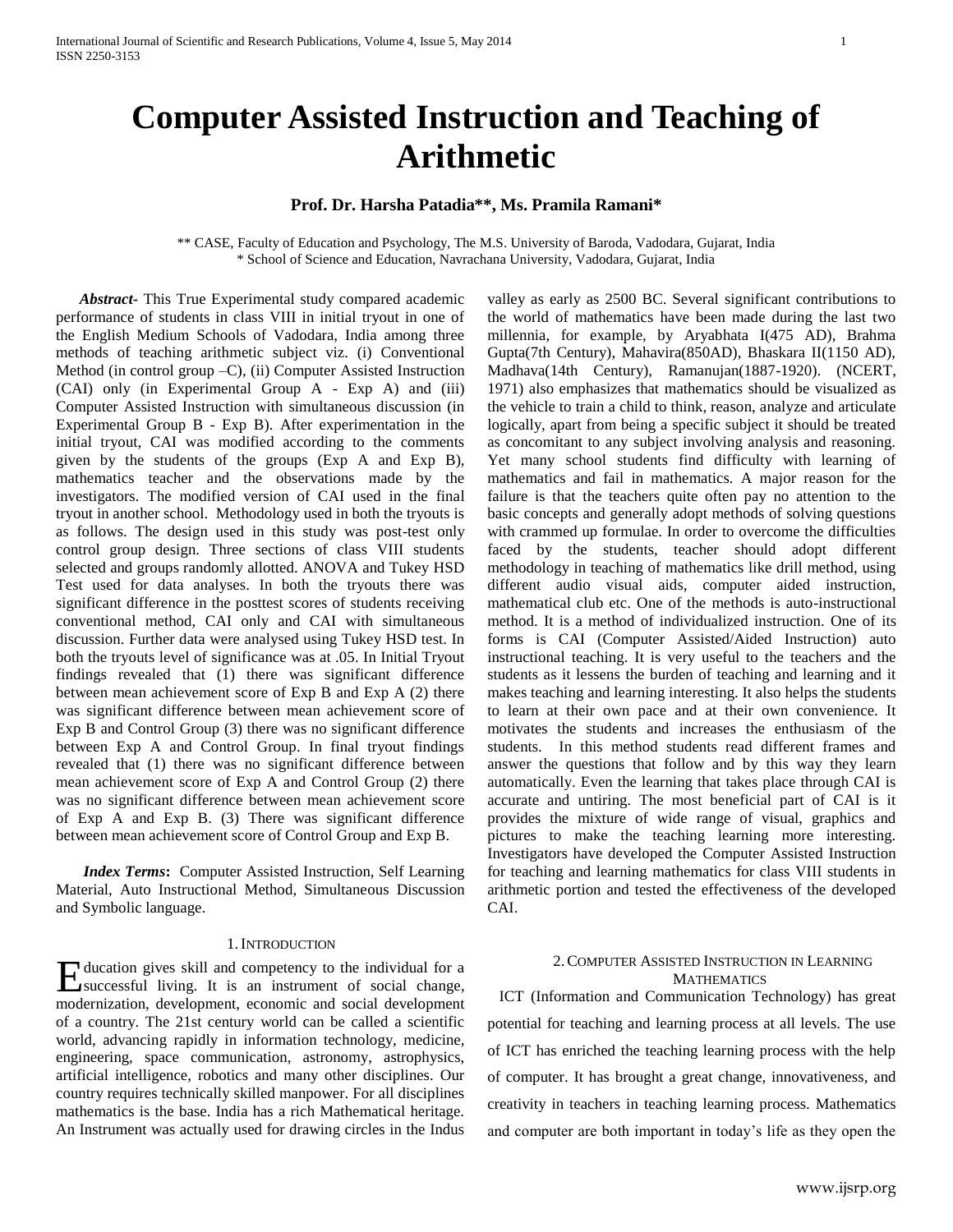gate of ample opportunities in this modern world. Mathematics is widely used in computers both in hardware and software. Computer helps in improving the knowledge of mathematics. It helps in making classroom teaching lively. It plays vital role in learning process as it works with the imagination of students. Any concept in mathematics can be explained with the help of pictures and this visual image can help in understanding the concept at ease. In paper pencil method student can get bored easily and can find it difficult to practice the sum again and again. CAI works as a change and increases the curiosity of students and they can learn interestingly without any difficulty. Also whatever is learnt through computer aided instructions, the contents can be retained for longer time as they use more senses of the students. (project, 2000) CAI brings with it several potential benefits as a teaching/learning medium. These include self-paced learning, self-directed learning, the exercising of various senses and the ability to represent content in a variety of media. Humans are multi-sensory animals. Certain chapters like Profit and loss, Simple and compound interest can be explained very easily using CAI. Varity of exercises can be provided and this ensures active involvement of the students. The material can be provided according to the needs of the students.

### 3.RATIONALE OF THE STUDY

 Many studies have been conducted on low achievements in mathematics. (Jain & Burad, 1988) studied the low results in mathematics at Secondary Examination in Rajasthan and found that the cause of failure was non-availability of mathematics teachers due to late appointments and frequent teacher transfers; lack of appropriate classrooms. (Chel, 1990) found that the causes responsible for under achievements were gaps in knowledge of concepts, difficulties in understanding of mathematics language. These studies clearly show that students find difficulty in learning mathematics and there is a need to develop some self learning material to make learning easy. Many studies have been conducted to find out the effectiveness of CAI in terms of achievement of the students in learning. (Jeyamani, 1991)found that experimental group performed better on post test. The studies conducted by (Rose Antony Stella, 1992) ,(Adhikari, 1992), (Barot, 2005), (Khirwadkar, 1998), (Singh, 1992) and (Zyoud, 1999) showed that CAI was effective than conventional method. (Vansia, 2011) in his study found that mathematics learning through CAI with Peer Instruction (CAIPI) was effective on post-test. (Spradlin, Dye, & Ackerman, 2010) found that there was no statistically significant difference in the post-test scores of students receiving traditional instruction and traditional instruction supplemented with computer assisted instruction. Results of the present study may initiate changes in teaching and learning mathematics, in the instructional modes in order to enhance mathematical achievement for all students. With information about the potential impact of computer assisted instruction, institutions can invest their resources wisely. In addition, it may lead to investigation on students' highest achievement in the various delivery formats.

#### 4.METHODOLOGY OF THE STUDY

### 4.1 The Present Study Entitles

Computer Assisted Instruction and Teaching of Arithmetic

#### 4.2 Objectives of The Study

a. To develop the CAI in Mathematics for Standard VIII students studying in schools affiliated to GSHSEB (Gujarat State Secondary and Higher Secondary Education Board).

b. To study the effectiveness of the developed CAI in terms of students' achievement in Mathematics with one of the Experimental Groups(Exp A) of standard VIII students.

c. To study the effectiveness of the developed CAI in terms of students' achievement in Mathematics with another experimental group (Exp B) of standard VIII students along with treatment of simultaneous discussion.

d. To study the relative effectiveness of learning mathematics in class VIII among the three experimental groups A, B and C (Where C is the control group and A and B are experimental groups) in terms of achievement of the students.

### 4.3 Hypotheses of The Study

There is no significant difference between Experimental group A (Exp A) and Control Group (C) towards effectiveness of the developed CAI.

There is no significant difference between Experimental group B (Exp B) and Control Group (C) towards effectiveness of the developed CAI.

There is no significant difference between Experimental group A(Exp A) and Experimental group B(Exp B) towards effectiveness of the developed CAI.

# 4.4 Explanation of The Terms

CAI with Discussion: In the context of the present study CAI with discussion means the learners learned arithmetic unit with the help of CAI along with the simultaneous discussion led by the investigators with students where ever and whenever needed.

#### 4.5 Operationalization of Terms

• CAI: For the purpose of this study CAI means Computer Assisted Instruction, which is a self-learning material developed by the investigators after observation of mathematics classroom to understand the student's ability, potential, grasping power and other learning behaviour.

• Achievement in Mathematics: The mark scored by each student in the test constructed by the investigators on the arithmetic unit was the achievement of that student.

Effectiveness: In the context of the present study, effectiveness refers to relative to relative increase in the scholastic achievement of the experimental groups (Exp A and Exp B) student compared to that of control group students.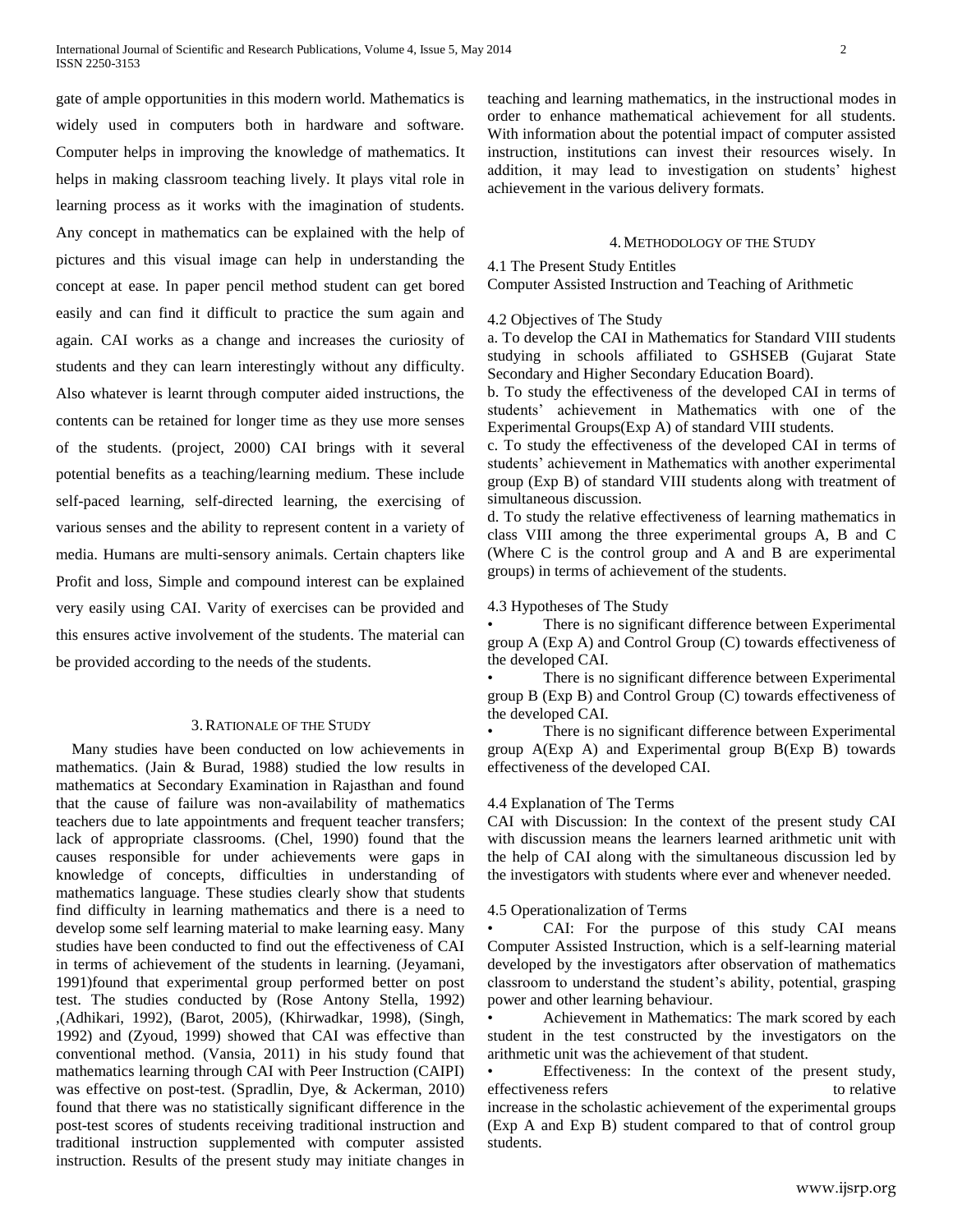### 4.6 Delimitation of The Study

The present study was delimited to standard VIII English Medium GSHSEB students and only arithmetic unit of the mathematics textbook in the year 2010 was covered during experimentation of the present study.

# 4.7 Design of The Study

The present study was true experimental in nature. True experimental design was followed in this present study. The design was post-test-only control group design.

# 4.8 Population of The Study

There are 61 grant-in-aid schools in the city of Vadodara, functioning under the Gujarat State Board of secondary and Higher Secondary Education (GSHSEB) following the rules and regulations laid by the Ministry of Human Resources of the Government of India. The population of the study consists of all the Standard VIII English medium students of GSHSEB of Vadodara city in the year 2010.

### 4.9 Sample and Procedure of The Study **Initial Try out**

 For initial try out Standard VIII students of three sections of one of the English Medium schools of Vadodara were taken for the present study. These selected sections (A, B, C) were assigned randomly as Exp A, Exp B and control group (C). For ANOVA calculation, groups were matched on the basis of comparable mean and standard deviation based on their VII standard mathematics marks. All students in three sections participated in the study but only matched group students were considered for the calculation purpose. Students of section C (13 students) were selected as control group who were taught by conventional method. Students of Section B (13 students) were selected as Experimental Group A who were taught by using CAI only. Students of section A were selected as Experimental Group B (13 students) who were taught by using CAI with simultaneous discussion. Each group was taught for one period daily over a period of one month. After completion of teaching the arithmetic content viz. profit and loss, simple interest and compound interest topics, students were tested through scholastic achievement test prepared by the investigators and validated by the experts on the basis of content analysis.

CAI was further modified according to the suggestions given by the students, mathematics teacher and observation by the investigators. Modified CAI was used for final tryout.

# **Final Try out**

 For final try out Standard VIII students of three sections of one of the English medium schools of Vadodara were taken for the present study. These selected sections (A, B, C) were assigned randomly as Exp A, Exp B and control group (C). For ANOVA calculation, groups were matched on the basis of comparable mean and standard deviation based on their mathematics achievement test prepared by the investigators. All students in the three sections participated in the study but matched group students were considered for the calculation purpose. Students of section B (20 students) were selected as control group (C) who were taught by conventional method. Students of section A (20 students) were selected as Experimental Group A who were taught by CAI only. Students

of section C (20 students) were selected as Experimental Group B who were taught by CAI with simultaneous discussion. Each group was taught for one period daily over a period of one month. After completion of teaching the arithmetic content viz. profit and loss, simple interest and compound interest topics, students were tested through scholastic achievement test prepared by the investigators and validated by the experts on the basis of content analysis.

# 4.10 Tools for Data Collection

 The investigators prepared Scholastic Achievement test based on content analysis serving the purpose of posttest. The experts validated the test.

# 4.11 Plan and Procedure Of Data Collection

 Step 1: One of the English medium school of Vadodara, India following GSHSEB syllabus class VIII students were selected purposively having the required facility to conduct the experiment.

 Step 2: Students were divided randomly into three groups control group taught by usual conventional method, Experimental Group A (only CAI) and Experimental Group B ( CAI with simultaneous discussion).

 Step 3: Students were taught in their respective methods for a month for the completion of the selected arithmetic unit.

 Step 4: Test was administered to the students and their marks were collected and analysed.

 Step 5: CAI was modified according to the suggestion of the students, mathematics teacher and the observation made by the investigators. The modified CAI was used for final tryout.

Step 6: Steps 1 to 4 is followed as above.

#### 5.LIMITATIONS OF THE PRESENT STUDY

 The present study was limited to arithmetic unit of Class VIII GSHSEB text book and therefore whole content of mathematics textbook was not covered. The duration of the study was one month for each tryout. Data was analysed using quantitative methods only.

# 6. DATA ANALYSIS

 Collected data were analyzed through appropriate statistical techniques. To study the effectiveness of the developed CAI, ANOVA was computed.

6.1 Initial Tryout

Table 1: Data for One-Way ANOVA for 3 Samples –Post test scores (Marks out of 100)

| S.No.          | Control Group | Experimental<br>Group A | Experimental<br>Group B |
|----------------|---------------|-------------------------|-------------------------|
|                | 40.00         | 26.67                   | 93.33                   |
| $\mathfrak{D}$ | 46.67         | 33.33                   | 80.00                   |
| 3              | 53.33         | 33.33                   | 66.67                   |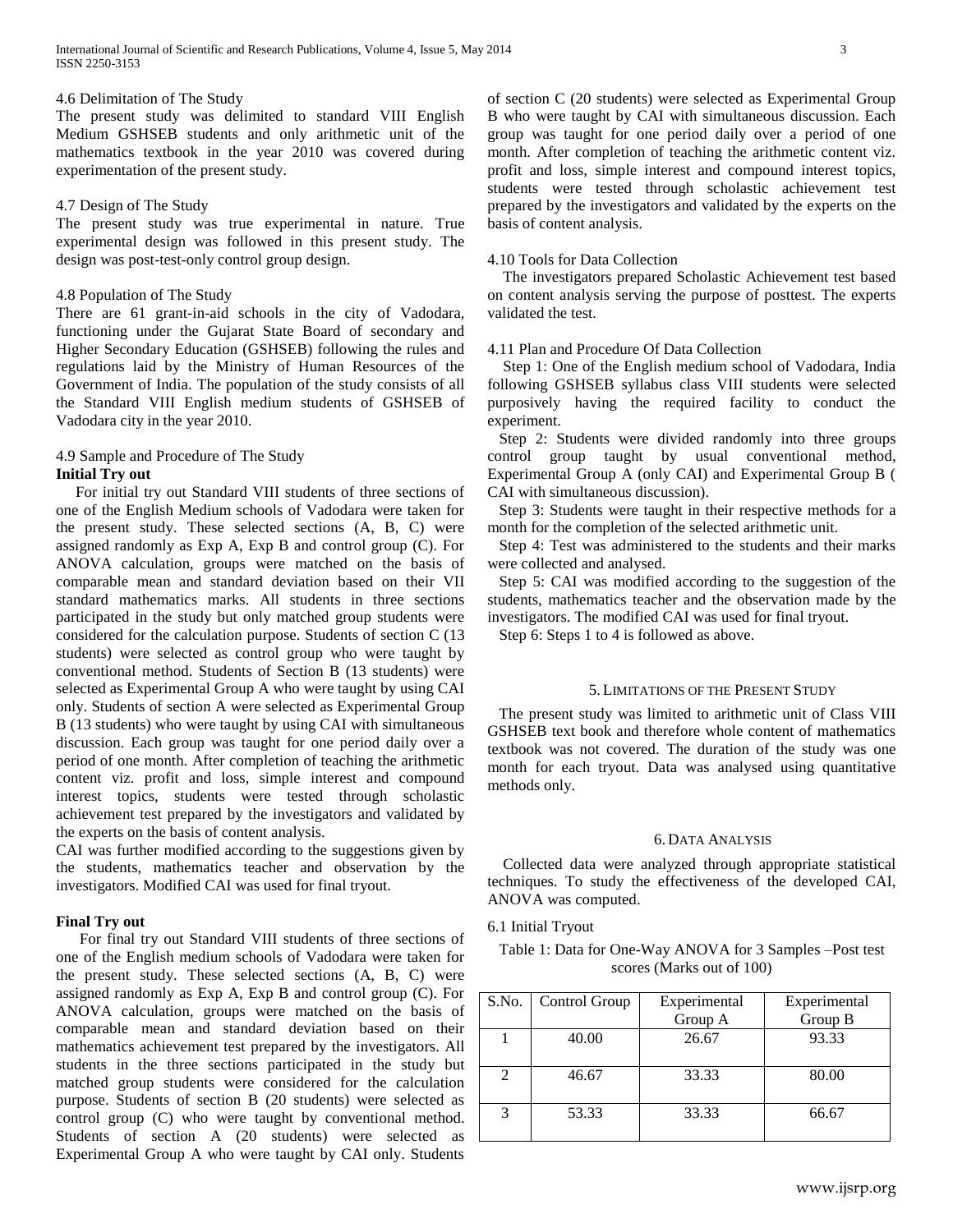International Journal of Scientific and Research Publications, Volume 4, Issue 5, May 2014 4 ISSN 2250-3153

| S.No.          | Control Group | Experimental | Experimental |
|----------------|---------------|--------------|--------------|
|                |               | Group A      | Group B      |
| $\overline{4}$ | 53.33         | 40.00        | 73.33        |
| 5              | 60.00         | 40.00        | 93.33        |
| 6              | 40.00         | 40.00        | 73.33        |
| $\overline{7}$ | 60.00         | 20.00        | 60.00        |
| 8              | 33.33         | 46.67        | 73.33        |
| 9              | 60.00         | 20.00        | 60.00        |
| 10             | 33.33         | 40.00        | 46.67        |
| 11             | 40.00         | 40.00        | 46.67        |
| 12             | 53.33         | 46.67        | 60.00        |
| 13             | 26.67         | 46.67        | 80.00        |

# Table 2: Data Summary

| Control  | Exp A     | Exp B     | Total      |
|----------|-----------|-----------|------------|
| 13       | 13        | 13        | 39         |
| 599.99   | 473.34    | 906.66    | 1979.99    |
| 46.1531  | 36.4108   | 69.7431   | 50.769     |
| 29243.42 | 18267.333 | 65953.911 | 113464.666 |
| 23       |           |           |            |
| 129.3365 | 86.055    | 226.7211  | 340.5949   |
| 11.3726  | 9.2766    | 15.0573   | 18.4552    |
| 3.1542   | 2.5729    | 4.1761    | 2.9552     |
|          |           |           |            |

Table 3: ANOVA Summary



Graph 1: Graphical Representation of Result of Initial Tryout Control Group:

Mean =46.15

Standard Deviation = 11.4

 $High = 60.00$  and  $Low = 26.67$ , Median = 46.67

Average Absolute Deviation from Median = 9.74

Experimental Group A:  $Mean = 36.41$ Standard Deviation = 9.28

High =  $46.67$  and Low =  $20.00$ , Median =  $40.00$ Average Absolute Deviation from Median = 6.67

| <b>Experimental Group B:</b> |  |
|------------------------------|--|

| <b>Source</b>     | <b>SS</b>  | df             | <b>MS</b> | Mean $\bar{F}$ 69.74                                  |                                   |
|-------------------|------------|----------------|-----------|-------------------------------------------------------|-----------------------------------|
|                   |            |                |           | Standard Deviation = $1\overline{5}.1$                |                                   |
|                   |            |                |           | $\mu_{\rm I} = 93.33$ and Low = 46.67, Median = 73.33 |                                   |
| <b>Treatment</b>  | 7637.2547  | $\overline{2}$ | 3818.6274 | Average Absolute Déviation from Median = $11.8$ .     |                                   |
| <b>[between</b> ] |            |                |           |                                                       |                                   |
| groups]           |            |                |           |                                                       | Table 4: Result of Tukey HSD Test |
|                   |            |                |           |                                                       |                                   |
| <b>Error</b>      | 3947.1602  | 24             | 164.465   | $HSD[.05]=12\,57;$                                    | $M1$ = mean of Exp B              |
|                   |            |                |           | $HSD[.01]=16.19$                                      | $M2$ = mean of Exp A              |
| <b>Subjects</b>   | 1358.1904  | 12             |           | M1 vs M2 P<101                                        | $M3$ mean of Control              |
| <b>Total</b>      | 12942.6054 | 38             |           | M1 vs M3 P<01                                         | Group                             |
|                   |            |                |           | M <sub>2</sub> vs M <sub>3</sub> non                  |                                   |
|                   |            |                |           | significant                                           | $HSD =$ the absolute              |
|                   |            |                |           |                                                       | [unsigned]                        |
|                   |            |                |           |                                                       | difference between                |
|                   |            |                |           |                                                       | any two                           |
|                   |            |                |           |                                                       | sample means                      |
|                   |            |                |           |                                                       | required for                      |
|                   |            |                |           |                                                       | significance at the               |
|                   |            |                |           |                                                       | designated                        |
|                   |            |                |           |                                                       | level. HSD[.05] for               |
|                   |            |                |           |                                                       | the .05 level;                    |
|                   |            |                |           |                                                       | $HSD[.01]$ for the .01            |
|                   |            |                |           |                                                       | level.                            |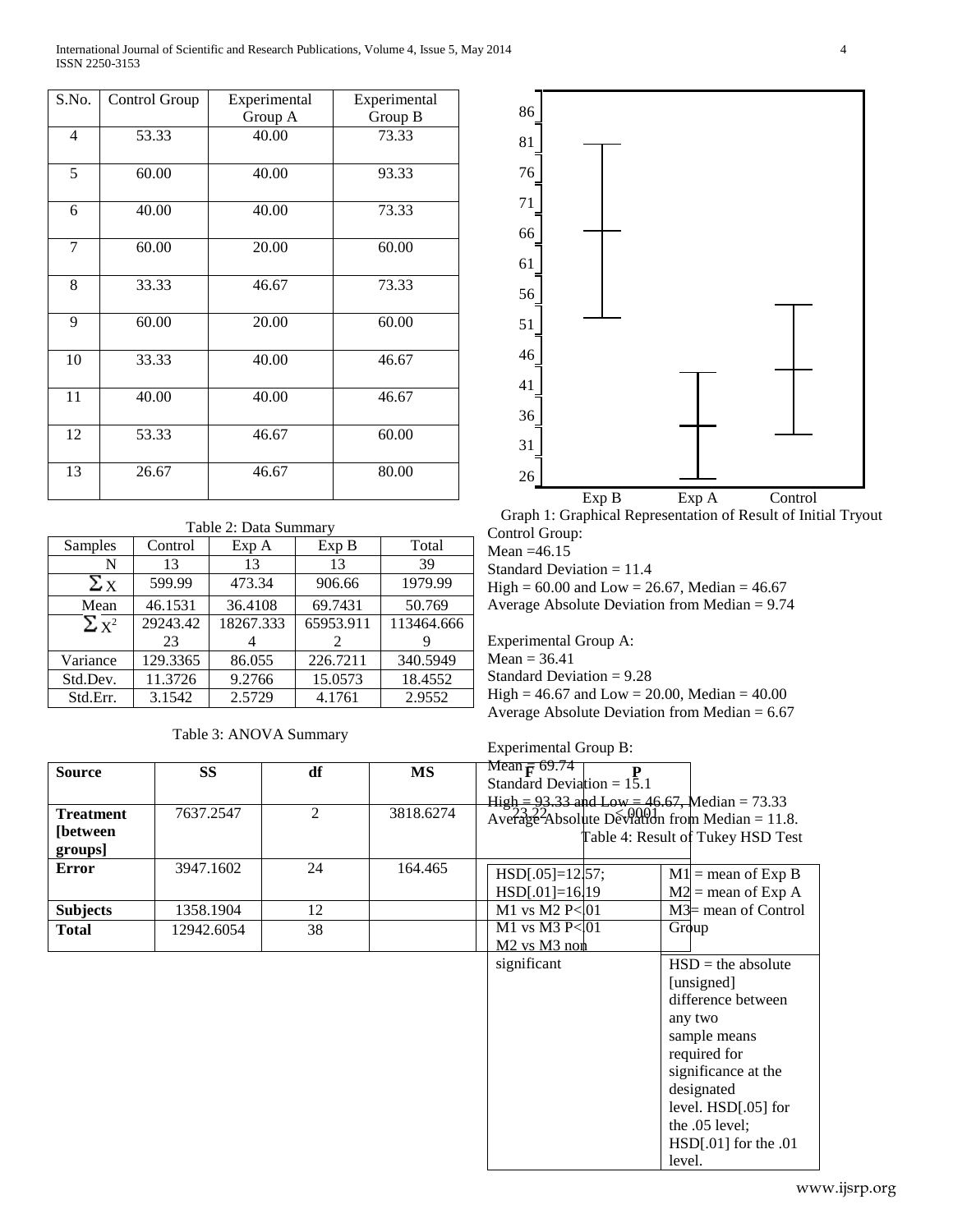# 6.2 Final Tryout

Table 5: Data for One-Way ANOVA for 3 Samples- Post Test Scores (Marks out of 100)

| S.No.           | Control         | <b>Experimental Group</b> | Experimental     |  |
|-----------------|-----------------|---------------------------|------------------|--|
|                 | Group           | A                         | Group B          |  |
| $\overline{1}$  | $\overline{35}$ | $\overline{40}$           | 40               |  |
| $\overline{2}$  | 86.67           | 45                        | 53.33            |  |
| 3               | 66.67           | 73.33                     | 86.67            |  |
| $\overline{4}$  | 93.33           | 80                        | 80               |  |
| $\overline{5}$  | 66.67           | 93.33                     | 93.33            |  |
| $\overline{6}$  | $\overline{35}$ | 86.67                     | 100              |  |
| $\overline{7}$  | 45              | 86.67                     | 100              |  |
| 8               | 40              | 86.67                     | $\overline{100}$ |  |
| $\overline{9}$  | $\overline{80}$ | 93.33                     | 100              |  |
| $\overline{10}$ | 33.33           | 86.67                     | 100              |  |
| $\overline{11}$ | 86.67           | 80                        | 100              |  |
| 12              | 93.33           | 86.67                     | 86.67            |  |
| 13              | 45              | 86.67                     | 100              |  |
| $\overline{14}$ | $\overline{80}$ | $\overline{50}$           | $\overline{40}$  |  |
| 15              | 86.67           | $\overline{80}$           | 73.33            |  |
| $\overline{16}$ | 93.33           | 73.33                     | 100              |  |
| 17              | 40              | 50                        | 80               |  |
| 18              | $\overline{80}$ | 66.67                     | 86.67            |  |
| 19              | 93.33           | 66.67                     | 93.33            |  |
| $\overline{20}$ | 86.67           | 86.67                     | 100              |  |

# Table 2: Data Summary

| Sample       | Control   | Exp A     | Exp B     | Total     |
|--------------|-----------|-----------|-----------|-----------|
| S            |           |           |           |           |
| N            | 20        | 20        | 20        | 60        |
| $\Sigma_{X}$ | 1366.67   | 1498.35   | 1713.33   | 4578.35   |
| Mean         | 68.3335   | 74.9175   | 85.6665   | 76.3058   |
| $\Sigma x^2$ | 103789.37 | 117472.15 | 154177.42 | 375438.95 |
|              | 79        | 57        | 23        | 59        |
| Varian       | 547.3702  | 274.7116  | 389.602   | 442.1041  |

| Sample   | Control | Exp A   | Exp B   | Total   |
|----------|---------|---------|---------|---------|
|          |         |         |         |         |
| ce       |         |         |         |         |
| Std.De   | 23.3959 | 16.5744 | 19.7383 | 21.0263 |
| v.       |         |         |         |         |
| Std.Err. | 5.2315  | 3.7062  | 4.4136  | 2.7145  |

|  |  |  |  | Table 3: ANOVA Summary |  |
|--|--|--|--|------------------------|--|
|--|--|--|--|------------------------|--|

| Source                            | <b>SS</b>  | df | <b>MS</b> | F    | P        |
|-----------------------------------|------------|----|-----------|------|----------|
| Treatment<br>[between]<br>groups] | 3062.153   | 2  | 1531.0765 | 4.73 | 0.014644 |
| Error                             | 12303.0214 | 38 | 323.7637  |      |          |
| Subjects                          | 10718.9695 | 19 |           |      |          |
| Total                             | 26084.1439 | 59 |           |      |          |



Graph 1: Graphical Representation of Result of Final Tryout

*Control Group:*   $Mean = 68.33$ Standard Deviation = 23.4 High =  $93.33$  and Low =  $33.33$ , Median =  $80.00$ Average Absolute Deviation from Median = 19.7

*Experimental Group A:*   $Mean = 74.92$ Standard Deviation = 16.6 High =93.33 and Low = 40.00, Median = 80.00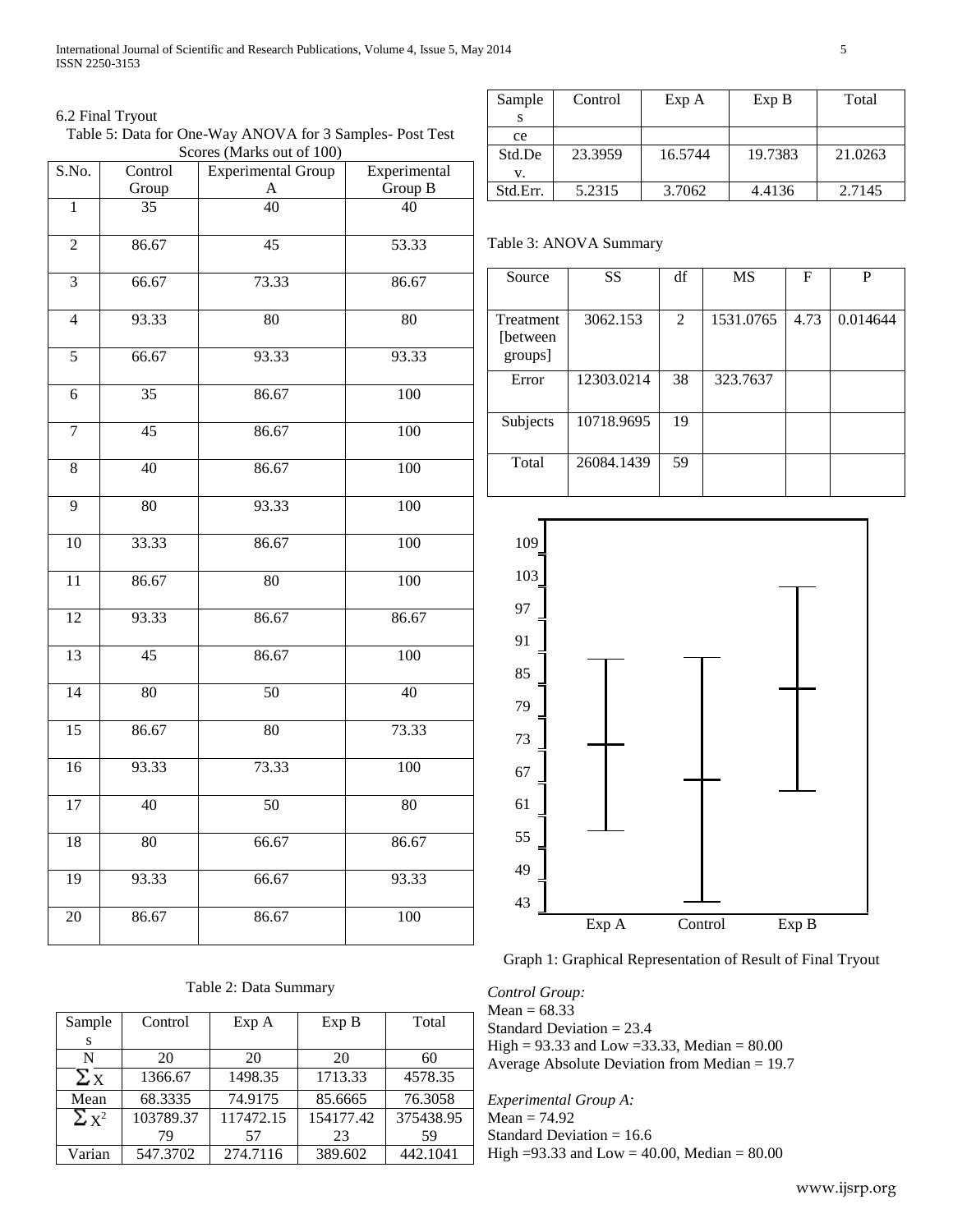Average Absolute Deviation from Median = 12.4

*Experimental Group B:*  Mean =85.67 Standard Deviation = 19.7 High = 100 and Low = 40.00, Median =  $93.33$ Average Absolute Deviation from Median = 13.7

| Table 4: Result of Tukey HSD Test |  |
|-----------------------------------|--|
|                                   |  |

| $HSD[.05]=13.88;$        | $M1$ = mean of Exp A            |
|--------------------------|---------------------------------|
| $HSD[.01]=17.65$         | $M2$ = mean of Control Group    |
| M1 vs M2 non significant | $M3$ = Mean of Exp B            |
| M1 vs M3 non significant |                                 |
| $M2$ vs $M3$ P $< 0.05$  |                                 |
|                          |                                 |
|                          |                                 |
|                          | $HSD =$ the absolute            |
|                          | [unsigned]                      |
|                          | difference between any two      |
|                          | sample means required for       |
|                          | significance at the designated  |
|                          | level. $HSD[.05]$ for the $.05$ |
|                          | level:                          |
|                          | HSD[.01] for the .01 level.     |

# 7. FINDINGS OF THE STUDY

 Following are the major findings obtained from the data analysis of Post test.

### 7.1 Initial Tryout

 Initial try out using inferential statistics ANOVA at .05 level of significance it was found that there was significant difference between the mean achievement score of Experimental Group A, Experimental Group B and the Control Group (C) . Further using Tukey HSD Test it was found that

 i . There was no significant difference between the mean achievement score of Experimental Group A (only CAI) and the Control Group (C) (Conventional Method).

 ii. There was significant difference between the mean achievement score of Experimental Group B (CAI with simultaneous discussion) and the Control Group (C) (Conventional Method)

 iii. There was significant difference between the mean achievement score of Experimental Group A (only CAI) and the Experimental Group B (CAI with simultaneous discussion)

# 7.2 Final Tryout

Final try out using inferential statistics ANOVA at .05 level of significance it was found that there was significant difference

between the mean achievement score of Experimental Group A, Experimental Group B and the Control Group. Further using Tukey HSD Test it was found that

 i. There was no significant difference between the mean achievement score of Experimental Group A (only CAI) and the Control Group (C) (Conventional Method).

 ii. There was significant difference between the mean achievement score of Experimental Group B (CAI with simultaneous discussion) and the Control Group (C) (Conventional Method)

 iii. There was no significant difference between the mean achievement score of Experimental Group A (only CAI) and the Experimental Group B (CAI with simultaneous discussion)

# 8. DISCUSSION

 The findings of the present study reveal several interesting observations concerning class VIII arithmetic and computerassisted instruction which are discussed further. The result of this study in both initial and final tryout indicated that students learn better using CAI with simultaneous discussion than the usual conventional method. Therefore, it can be concluded that CAI with simultaneous discussion helped students in understanding the concept better and helped in increasing their score in the arithmetic test. The results of initial and final tryouts indicated that students learned equally well through both the methods viz. conventional method and CAI only. Therefore, CAI can be replaced with conventional method whenever there is necessity like non availability of mathematics teachers or may be any other reason. So, if CAI is developed in the arithmetic topics wherever possible it will help students and school authorities to continue teaching during crisis such as in absence of teacher/ students. The result of initial tryout indicated that students learn better using CAI with simultaneous discussion than CAI only. Whereas, result of final tryout indicated that students learn equally well using CAI only and CAI with simultaneous discussion. In initial tryout investigators observed that students were of average level, school had less computer facility, most of the time few computers were not working and therefore few students have to share their computers, whereas in final tryout students were of above average level, school had good computer facility, all computers were in working condition and students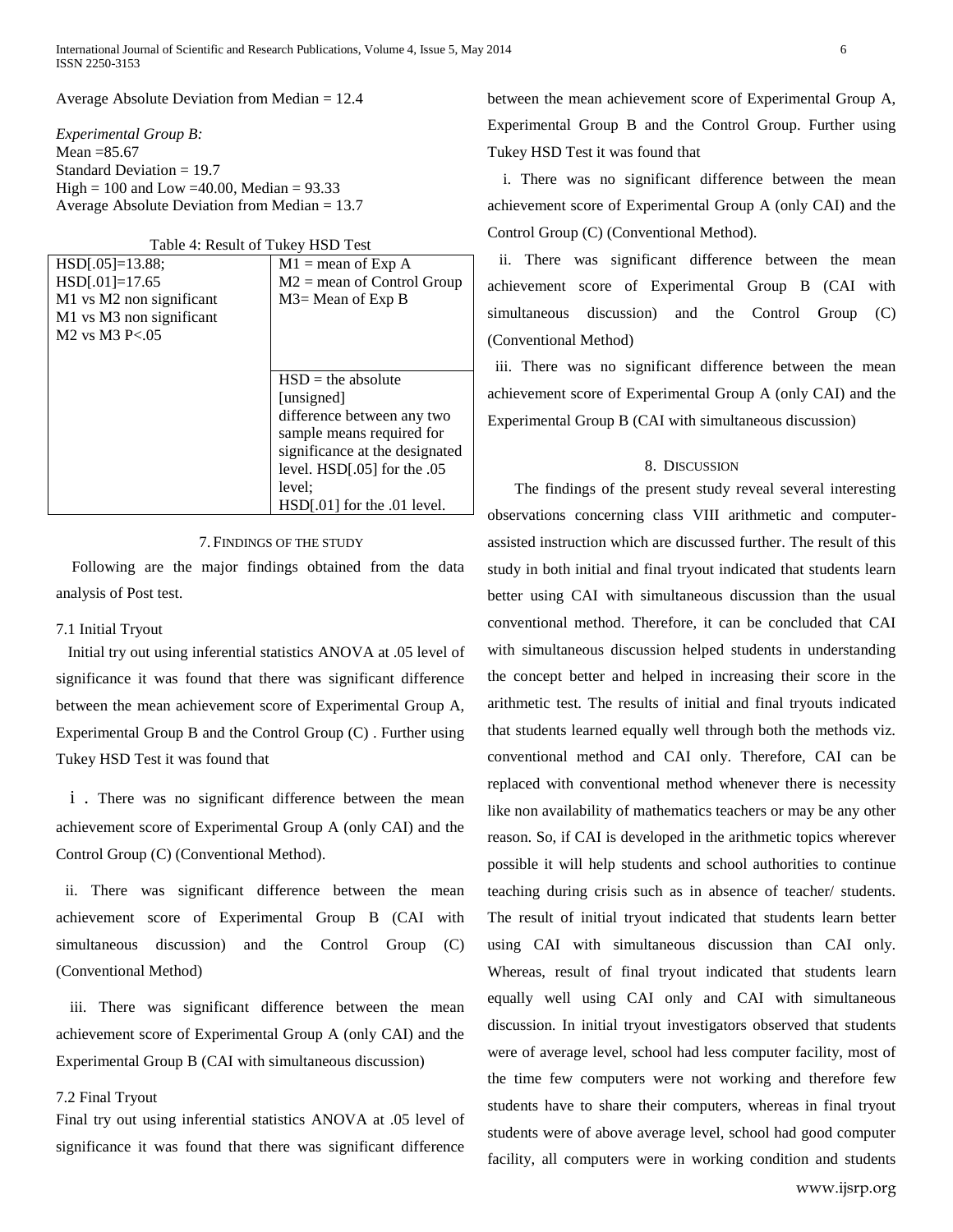had separate computers throughout the session. Moreover, in initial tryout students needed investigators help most of the time because of the problems they faced using the computers. Whereas, in the final tryout students didn't face any such problems using the computer and they were able to operate by themselves. Experimental Group B students asked doubt whenever they faced problems in understanding the concept. So, it can be concluded that students learn better in CAI with simultaneous discussion than with CAI only (in similar condition of schools like initial tryout).Students learn equally well using CAI with or without the presence of teacher (in similar condition of schools like final tryout). Hence it follows that computers have the potential to be useful tools to improve learning. Educators can tap into this interest by using CAI to deliver instruction and assess learning in arithmetic. Technological advances have made computers more powerful and less expensive, which has resulted in more students having access to computers. Computer learning systems provide educators the opportunity to present topics in a variety of alternative forms as compared to the conventional method in order to address the different learning styles and preferences of students. Educators using the conventional method of teaching may consider supplementing their method of teaching with the help of CAI so as to enhance students learning and motivation.

# 9. EDUCATIONAL IMPLICATION OF THE PRESENT STUDY

 Students enjoyed learning arithmetic through CAI and it helped students as a supplementary material. Self learning material should be developed in mathematics where ever possible for all classes and should be used along with the conventional method to make learning an enjoyable and pleasant experience.

# 10. CONCLUSIONS

 (Brown, 2003) (Kinney & Robertson, 2003) concluded that CAI offers students an opportunity to be actively engaged in the learning process, to receive instruction through a variety of multimedia, to choose the place and time to learn, to work at their own pace, and to receive immediate and accurate feedback. (Ramani & Patadia, 2012) in their study titled Comparative Analysis of Reaction of Students on Final Version of Computer Assisted Instruction for Teaching Arithmetic with Different Modes, (Ramani & Patadia, 2012) in their study titled the effectiveness of Computer Assisted Instruction in Teaching Arithmetics and (Ramani & Patadia, 2013) in their study titled Reaction of Students on Developed Computer Assisted Instruction For Teaching Arithmetic have studied the effectiveness of using CAI in teaching and learning mathematics and found that CAI is one of the effective methods to teach and learn mathematics. In the present study from the findings and from observations of the investigators it was found that students enjoyed learning mathematics through CAI. So it can be concluded that CAI is one of the effective ways to teach and learn mathematics with arousing interest among students.

#### ACKNOWLEDGMENT

We are thankful to the authorities of the schools who gave permission to conduct our experiment. We sincerely show our gratitude to all the students of the selected schools who cooperated with us to complete our experiment successfully. We also thank our experts who gave valid suggestions for our tool.

#### **REFERENCES**

- [1] Adhikari, R. (1992). Development of Computer Aided Instruction Material on cell and cell reproduction for class IX. In D. R. Goel(2000), *Educational Media in India.* New Delhi: Bharatiya Kala Prakashan, India.
- [2] Barot, H. (2005). *To study the effectiveness of CAI in Sanskrit for std. VIII students.* Vadodara: CASE.The Maharaja Sayajirao University of Baroda, India: An Unpublished M.Ed. Dissertation.
- [3] Brown, K. L. (2003). From teacher-centered to learner-centered curriculum : Improving learning in diverse classrooms. *Education* , 124(1), 49-54.
- [4] Chel, M. (1990). Diagnosis and remediation of under achievement in compulsary Maths of Madynamic examination in West Bengal. In NCERT(1992), *Fifth Survey of Research in Education.* New Delhi: NCERT, India.
- [5] Jain, S., & Burad, G. (1988). Low Results in Mathematics at Secondary Examination in Rajasthan. *Independent Study* . Udaipur, India: State Institute of Educational Research and training.
- [6] Jeyamani, P. (1991). Effectiveness of simulation modes of teaching through CAI. In NCERT(1992), *Fifth Survey of Research in Education.* New Delhi: NCERT, India.
- [7] Khirwadkar, A. (1998). *Development of Computer software for learning chemistry at standard XI.* Vadodara: CASE, The M.S.University of Baroda, India: An unpublished Ph.D, Thesis.
- [8] Kinney, D., & Robertson, D. E. (2003). Technology makes possible new models for delivering developmental mathematics instruction. *Mathematics and Computer Education* , 37(3),315-328.